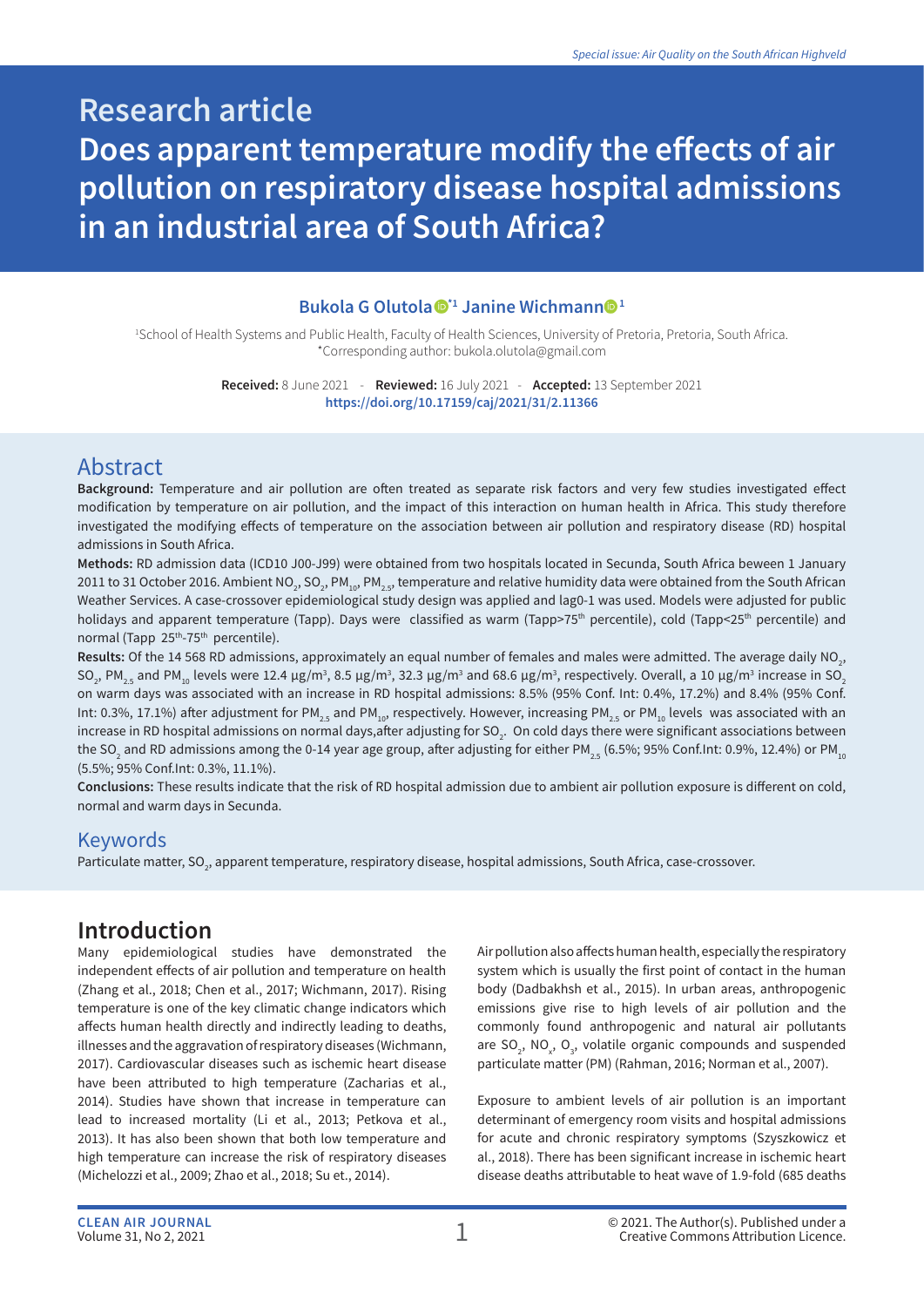per year) in 2021–2050, and 5.1-fold (1801 deaths per year) in 2069–2098 compared to baseline years of 2000–2010 (Zacharias et al., 2014). Increases from 1980 baseline in heat-related mortality of approximately 22.2, 49.4, and 91 % in 2020s, 2050s, and 2080s, respectively, using the A2 scenario (Li et al.,2013). Increase in heat-related mortality to six to nine times present rates in 2080s using RCP 8.5 (Petkova et al., 2013).

#### Respiratory morbidity in South Africa

In South Africa, evidence suggests that the prevalence of respiratory morbidity is increasing (Masekela et al., 2018). A study on the epidemiology of asthma in South Africa reports an approximate 5% increase in lifetime and 12-month wheeze amongst children and adolescents between 1995 and 2002 (Zar et al., 2007). The increase in respiratory symptoms was associated with deteriorating air quality (Naidoo et al., 2013).

In Durban, children living in industrial areas with higher levels of ambient air pollution have more asthma and hyper-reactive airways than children living further away from industrial areas (Naidoo et al., 2013).

Similarly, people living close to mine-dumps in South Africa have poorer respiratory health outcomes compared to people living further away (Nkosi et al., 2015; Nkosi et al., 2015b).

However, the modification effects of ambient temperature on the association between respiratory morbidity and air pollution in South Africa have not be explored.

An earlier study observed an association between daily ambient apparent temperature and daily all cause mortality between 2006 and 2010 with almost half a million deaths out of a population of about 12 million in Cape Town, Durban and Johannesburg (Wichmann, 2017).

Another study showed that there was a modification effect of temperature on air pollution associated with CVD hospital admissions in Cape Town (Lokotola et al., 2020).

It is therefore important to explore the modification effect of ambient temperature on the association between respiratory morbidity and air pollution in South Africa.

This is also important because the mean annual temperature in South Africa increased by at least 1 °C during the last 50 years which is 1.5 times the global average (Engelbrecht et al., 2015; Ziervogel G et al., 2014; MacKellar et al., 2014).

It has been projected that by 2100, warming will reach around 3-4°C along the South African coast, and 6-7°C inland, thus higher than the global average warming (Department of Environmental Affairs, 2010).

Many studies have reported on the interaction between ambient temperature and air pollution on repiratory morbidity (McCormack et al., 2016; Iranpour et al., 2020). However,



*Figure 1: Map of South Africa showing the location of the study site, Secunda. Courtsey: Emslie et al.2020*

there is accumulating evidence that the warm/hot increasing temperature effects are enhanced by high pollution levels (especially PM<sub>10</sub> and ozone) and vice versa and that effects of pollutants are enhanced by the presence of high temperature (Analitis et al.,2018).

In Hefei, China, a study found synergy between  $PM_{10}$ concentrations and temperature in their effects on mortality (Qin et al., 2017). Given the frequent simultaneous exposure to ambient temperature and air pollution, one can expect to see the synergistic effects of these factors in human physiology (Analitis et al., 2018). It has been shown that high temperature could modify the effects of air pollution on daily mortality and high air pollution might enhance the air temperature effects (Chen et al., 2018).

The knowledge of the modifying effects of temperature on the association between RD hospital admission and air pollution will help policy makers, and inform risk assessments (Kan et al., 2008). Therefore, we investigated the effects of apparent temperature on the association between air pollution and respiratory disease (RD) hospital admissions in Secunda, which is situated in the inland part of South Africa.

Secunda is located in the Highveld Priority Area (HPA), which was declared 14 years ago in 2007 as such to manage and address the poor air quality in the area (NEMA, 2004; http:// www.saaqis.org.za/documents/Highveld%20Priority%20 Area%20Declaration.pdf). Air quality in the HPA consistently exceeds national ambient air quality standards (NAAQS) due to both industrial and non-industrial sources (NEMA, 2004).

The Highveld area in South Africa is characterised by poor ambient air quality and elevated concentrations of criteria pollutants due to the concentration of industrial and nonindustrial sources (Held et al., 1996).

Secunda was identified to be an air quality hotspot in the Highveld Priority Area Air Quality Management Plan due to frequent exceedances of the SO<sub>2</sub> standards.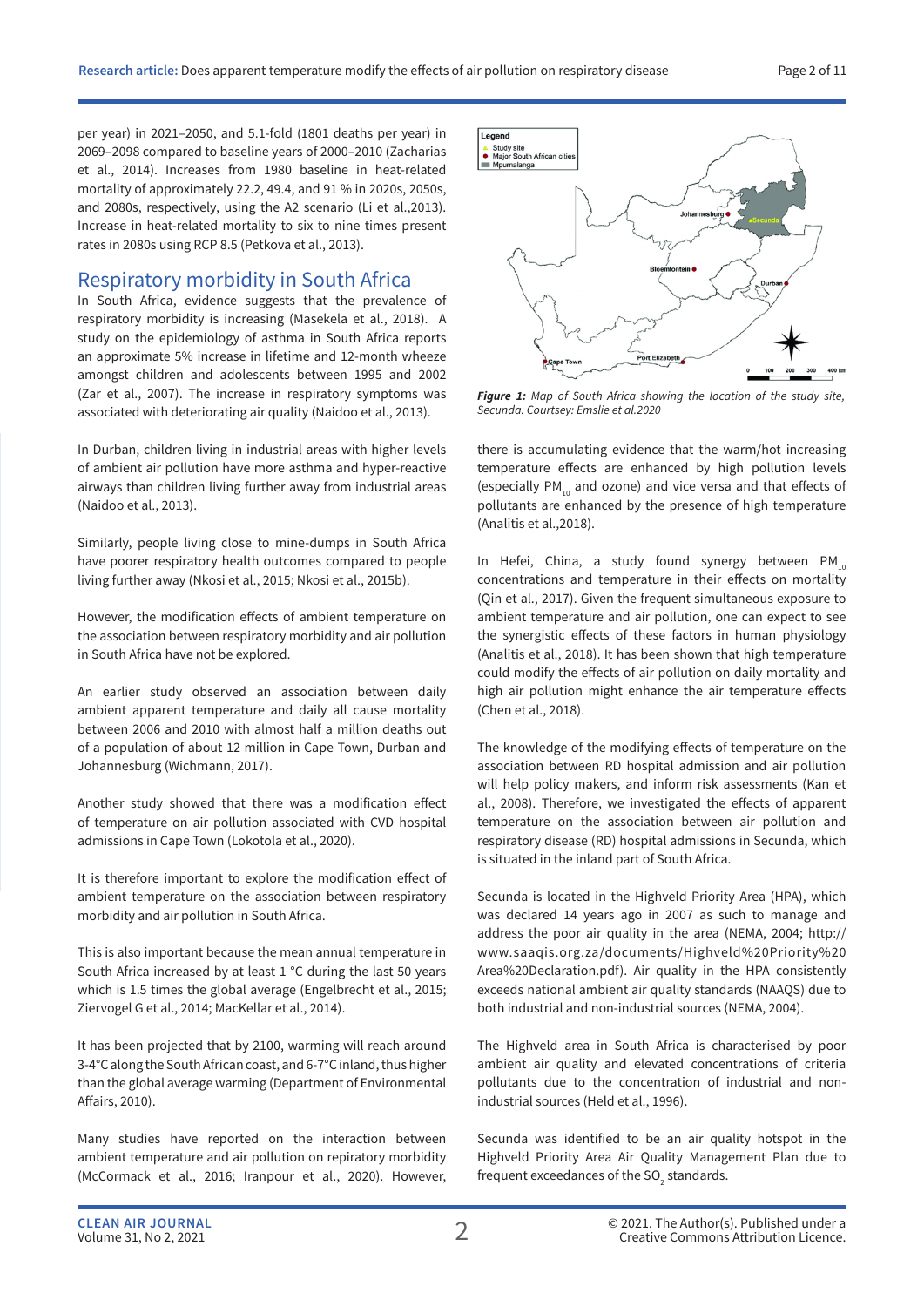The main emissions in Secunda are from the petrochemical industry and energy sector in the region. Others agriculture, domestic fuel burning, mining activities, veld fires, and power stations which are sources of PM $_{\textrm{\tiny{2.5}}}$ , PM $_{\textrm{\tiny{10}}}$ , SO $_{\textrm{\tiny{2}}}$  and NO $_{\textrm{\tiny{2}}}$  (SSI Environmental, 2013).

Secunda lies at the heart of South Africa's coal mining industry and still experiences high air pollution levels (NEMA, 2004). (Figure 1). Secunda produces the most polluting liquid fuels in the world through the Sasol's Synfuels facility (Myllyvirta, 2020). To improve air quality in the HPA, an Air Quality Management Plan (AQMP) was developed in accordance with the National Environmental Management Air Quality Act 2004.

### **Material and methods**

Ethical approval (reference 132/2018) was obtained from the Research Ethics Committee, Faculty of Health Sciences, University of Pretoria in 2018.

### Study design

In this study, a case-crossover epidemiology study design was used to explore the modifying effects of temperature on the association between major air pollutants, including sulphur dioxide (SO $_{\textrm{\tiny{2}}}$ ), nitrogen dioxide (NO $_{\textrm{\tiny{2}}}$ ) and particulate matter less than 10 microns in diameter (PM $_{10}$ ) and 2.5 microns in diameter  $(PM_{2.5})$  and hospital admissions for RD in Secunda, South Africa. (Carracedo-Martínez et al., 2010).

This study design was developed as a variant of the case-control design to study the effects of transient exposures on emergency events, comparing each person's exposure in a time-period just prior to a case-defining event with the person's exposure at other times (Carracedo-Martínez et al., 2010). If the control days are chosen close to the event day, personal characteristics that vary slowly over a short time period of 24 hours are controlled for by matching (Carracedo-Martínez et al., 2010). Such characteristics may include co-morbidities (e.g. HIV status, hypertension, smoking status and so forth). Nevertheless, such characteristics may be potential effect modifiers, i.e. indicate susceptibility. However, information on such characteristics was not provided by the hospitals.

A time-stratified approach was applied to select the control days, defining the day of RD hospital admission as the case day and the same day of the week in the same month and year as control days (i.e. theoretically 3 to 4 control days per case day) (Carracedo-Martínez et al., 2010).

### Hospital admission data

Individual-level RD hospital admission data (International Classification of Disease, 10th version [ICD-10] (J00–J99)) were obtained from two private hospitals in Secunda, after ethical approval. The two hospitals are from the same hospital group. Data were available electronically from 1 January 2011 to 31 October 2016.

### Air pollution and weather data

Hourly  $PM_{2.5}$ ,  $PM_{10}$ , NO<sub>2</sub> and SO<sub>2</sub> data from 2011-2016 were obtained from the South African Weather Services through the South African Air Quality Information Systems (SAAQIS) for the study period, after signing a data agreement. A network of air pollution monitors in Secunda continuously measures real-time concentrations of the criteria air pollutants using equivalent methods of the United States Environmental Protection Agency and in accordance with ISO 17025 guidelines (National Environmental Management: Air Quality Act, 2004).

Hourly temperature (°C) and relative humidity (%) data were obtained from the South African Weather Service (SAWS) for the study period 1 January 2011 – 31 October 2016, after signing a data agreement. The Secunda monitoring station is 11.8km and 16.9km in relation to the two hospitals.

#### Apparent temperature

Models were adjusted for apparent temperature (Tapp) which reflects the physiological experience of combined exposure to humidity and temperature and thereby better captures the response on health than temperature (Steadman, 1984).

#### Saturation vapour pressure

| $=6.112\times10^{(7.5\times$ temperature °C/(237.7 + temperature °C) |  |
|----------------------------------------------------------------------|--|
|                                                                      |  |

Actual vapour pressure

= (relative humidity (%) x saturation vapour pressure)/100 (2)

Dew point temperature °C

 $=$   $(-430.22 + 237.7 \times \ln(\text{actual vapour pressure})) / (-n(\text{actual})$ - (-430.22 + 237.7 x in actual vapour pressure))/(-in actual (3)<br>vapour pressure) + 19.08)

Apparent temperature °C

 $= -2.653 + (0.994 \times$  temperature °C) + 0.0153 x (dew point  $t = -2.033$  (0.334 x temperature  $C_1$  + 0.0133 x (dew point  $(4)$ )<br>temperature °C)

### Statistical analysis

Correlation between the air pollutants and Tapp were investigated using Spearman correlation analyses. Most studies on temperature as a modifier of the health effects of air pollution selected short lags, e.g. lag0 (same day of exposure as day of hospital admission), lag1 (day prior to day of hospital admission) or lag0-1 (mean of lag0 and lag1). The results in the present study will focus on lag0-1, as done in other studies (Li et al., 2017; Chen et al., 2017).

The association between the air pollutants and RD hospital admissions was investigated using conditional logistic regression models (R Development Core Team, 2019). Two pollutant models were investigated, which included  $PM_{25}$  and SO<sub>2</sub>, PM<sub>2.5</sub> and NO<sub>2</sub>, PM<sub>10</sub> and SO<sub>2</sub> and PM<sub>10</sub> and NO<sub>2</sub> as the air pollutants were not strongly correlated with each other (p < 0.05). Models were adjusted for a public holiday variable (binary variable) and Tapp. The shape (i.e. linear or non-linear) of the association between the Tapp and RD hospital admissions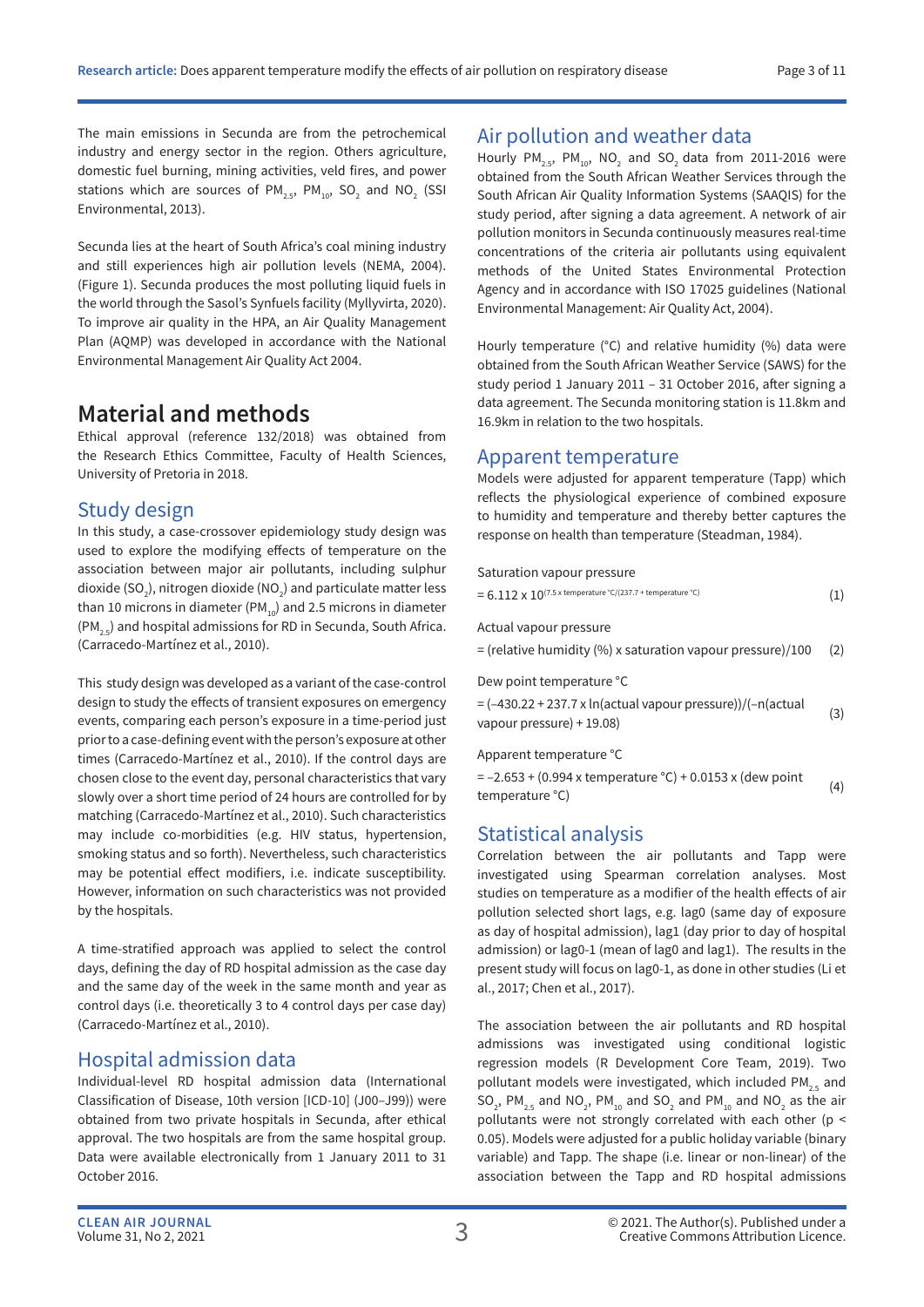was investigated. First Tapp was included as a natural spline with 3 degrees of freedom (df) (non-linear term) in the models. Whether the non-linear term of Tapp improved the model was checked with log likelihood ratio tests, i.e. compared it to a model that included Tapp as a linear term. It was observed that the non-linear term of Tapp did not add value to the model and Tapp was then included as a linear term. Air pollutants were added as linear terms in the model, as done in many studies (Li et al., 2017; Chen et al., 2017).

The associations are presented as the percent excess risk in RD hospital admissions per 10µg.m<sup>3</sup> increase in an air pollutant level. This approach is commonly applied in other studies (Li et al., 2017; Chen et al., 2017). Susceptibility of age groups (<15 years, 15–64 years and ≥65 years) and sex (male/female) on warm and cold days was investigated in stratified analyses followed by models with interaction terms.

Intra-individual factors cannot be examined as effect modifiers due to the nature of the case-crossover design. However interindividual variation using an interaction term between the effect modifier and an air pollutant in the conditional logistic regression model, can detect a p-value for interaction.

Stratified analyses were conducted to examine the interactive effects of temperature and air pollution on RD hospital admission. Temperature was divided into three levels –warm, normal and cold days. Warm and cold days were defined as days when Tapp was higher than the 75<sup>th</sup> percentile of Tapp of the study period and lower than the 25<sup>th</sup> percentile of Tapp, respectively. Normal days were those equal or higher than the 25th percentile of Tapp, but lower or equal to the 75<sup>th</sup> percentile of Tapp. Other studies have used a similar approach (Chen et al., 2017; Li et al., 2017; Chen et al., 2013).

## **Results**

### Descriptive statistics

Of the 14 568 RD hospital admissions in this study, 49.3% (n=7 179) were males and the highest number of patients admitted for RD in a day was 26 (Table 1a). The mean Tapp for the study period was 14.2°C, PM<sub>10</sub> peaked at 496.9 µg.m<sup>-3</sup> and PM<sub>2.5</sub> peaked at 262.4  $\mu$ g.m<sup>-3</sup> (Table 1b). During the study period, daily PM<sub>10</sub> and PM $_{2.5}$  levels exceeded the daily WHO air quality guidelines on 721 (34%) and 1081 (51%) of the 2131 days, respectively. The daily WHO air quality guidelines for  $PM_{2.5}$  and PM<sub>10</sub> are 25 µg.m<sup>-3</sup> and 50 µg.m<sup>-3</sup>, respectively. The annual PM<sub>10</sub> mean concentrations were above the annual WHO guideline (20  $\mu$ g.m- $^3$ ), except in 2015. However, the annual mean values of SO $_2^{\,}$  and NO $_2$  in Secunda between 2011 and 2016 were significantly lower than their NAAQS and WHO annual means.

All air quality variables were positively correlated (Table 2).  $PM_{10}$ and PM<sub>2.5</sub> were strongly correlated (r=0.946, p < 0.05), whilst SO<sub>2</sub> and NO<sub>2</sub> were weakly correlated (r = 0.085, p < 0.05). Air quality variables were negatively correlated with temperature and relative humidity (r=-0.483 to -0.120) (Table 2).

*Table 1a: Summary statistics of health outcomes in Secunda, 1 January 2011 – 31 October 2016 (2 131 days).*

| Variable                                      | Mean | Min | 25% | Median | 75%  | Max  |
|-----------------------------------------------|------|-----|-----|--------|------|------|
| Respiratory<br>disease hospital<br>admissions |      |     |     |        |      |      |
| All ages and both<br>sexes                    | 6.8  | 0.0 | 3.0 | 6.0    | 10.0 | 26.0 |
| Female patients<br>$(n=7389)$                 | 3.5  | 0.0 | 1.0 | 3.0    | 5.0  | 17.0 |
| Male patients<br>$(n=7179)$                   | 3.4  | 0.0 | 1.0 | 3.0    | 5.0  | 15.0 |
| 0-14 year olds<br>$(n=6915)$                  | 3.2  | 0.0 | 1.0 | 2.0    | 5.0  | 20.0 |
| 15-64 year olds<br>$(n=6531)$                 | 3.1  | 0.0 | 1.0 | 2.0    | 4.0  | 16.0 |
| ≥65 year olds<br>$(n=1 122)$                  | 0.5  | 0.0 | 0.0 | 0.0    | 1.0  | 4.0  |

*Table 1b: Summary statistics of air pollutants and meteorological conditions in Secunda, 1 January 2011 – 31 October 2016 (2 131 days).* 

| Variable                                    | Mean | Min    | 25%  | Median | 75%  | Max   |
|---------------------------------------------|------|--------|------|--------|------|-------|
| $PM_{10}$ (µg.m <sup>-3</sup> )             | 68.6 | 0.0    | 19.4 | 43.3   | 97.9 | 496.9 |
| $PM_{25}$ (µg.m <sup>-3</sup> )             | 32.3 | 0.0    | 10.7 | 19.9   | 41.8 | 262.4 |
| SO <sub>2</sub> ( $\mu$ g.m <sup>-3</sup> ) | 8.5  | 0.0    | 3.8  | 6.7    | 10.9 | 73.2  |
| $NO, (\mu g.m^{-3})$                        | 12.4 | 0.5    | 6.7  | 11.0   | 16.7 | 73.8  |
| Tapp $(0C)$                                 | 14.2 | $-1.0$ | 9.4  | 14.9   | 18.9 | 26.4  |
| Temperature (0C)                            | 15.6 | 1.7    | 11.7 | 16.5   | 19.3 | 26.5  |
| Relative humidity<br>(9/6)                  | 58.5 | 16.6   | 47.3 | 60.3   | 70.3 | 94.1  |

Abbreviations:  $PM_{10}$ : particulate matter with an aerodynamic diameter of less than 10  $\mu$ m; PM<sub>2.5</sub>: particulate matter with an aerodynamic diameter of less than 2.5  $\mu$ m; SO<sub>2</sub>: sulphur dioxide; NO<sub>2</sub>: nitrogen dioxide, Tapp: apparent temperature

*Table 2: Spearman correlation coefficients between air pollution and weather variables.*

| Variable        | $PM_{2.5}$ | SO <sub>2</sub> | NO <sub>2</sub> | Tapp     | <b>Temp</b> | <b>RH</b> |
|-----------------|------------|-----------------|-----------------|----------|-------------|-----------|
| $PM_{10}$       | 0.946      | 0.235           | 0.216           | $-0.446$ | $-0.398$    | $-0.483$  |
| $PM_{2.5}$      |            | 0.238           | 0.259           | $-0.507$ | $-0.477$    | $-0.406$  |
| SO <sub>2</sub> |            |                 | 0.085           | $-0.180$ | $-0.176$    | $-0.200$  |
| NO <sub>2</sub> |            |                 |                 | $-0.263$ | $-0.261$    | $-0.120$  |
| Tapp            |            |                 |                 |          | 0.983       | 0.242     |
| Temperature     |            |                 |                 |          |             | 0.106     |

Abbreviations:  $PM_{10}$ : particulate matter with an aerodynamic diameter of less than 10  $\mu$ m; PM<sub>25</sub>: particulate matter with an aerodynamic diameter of less than 2.5  $\mu$ m; SO<sub>2</sub>: sulphur dioxide; NO<sub>2</sub>: nitrogen dioxide; Tapp: apparent temperature; RH: relative humidity. All correlations were significant (p < 0.05)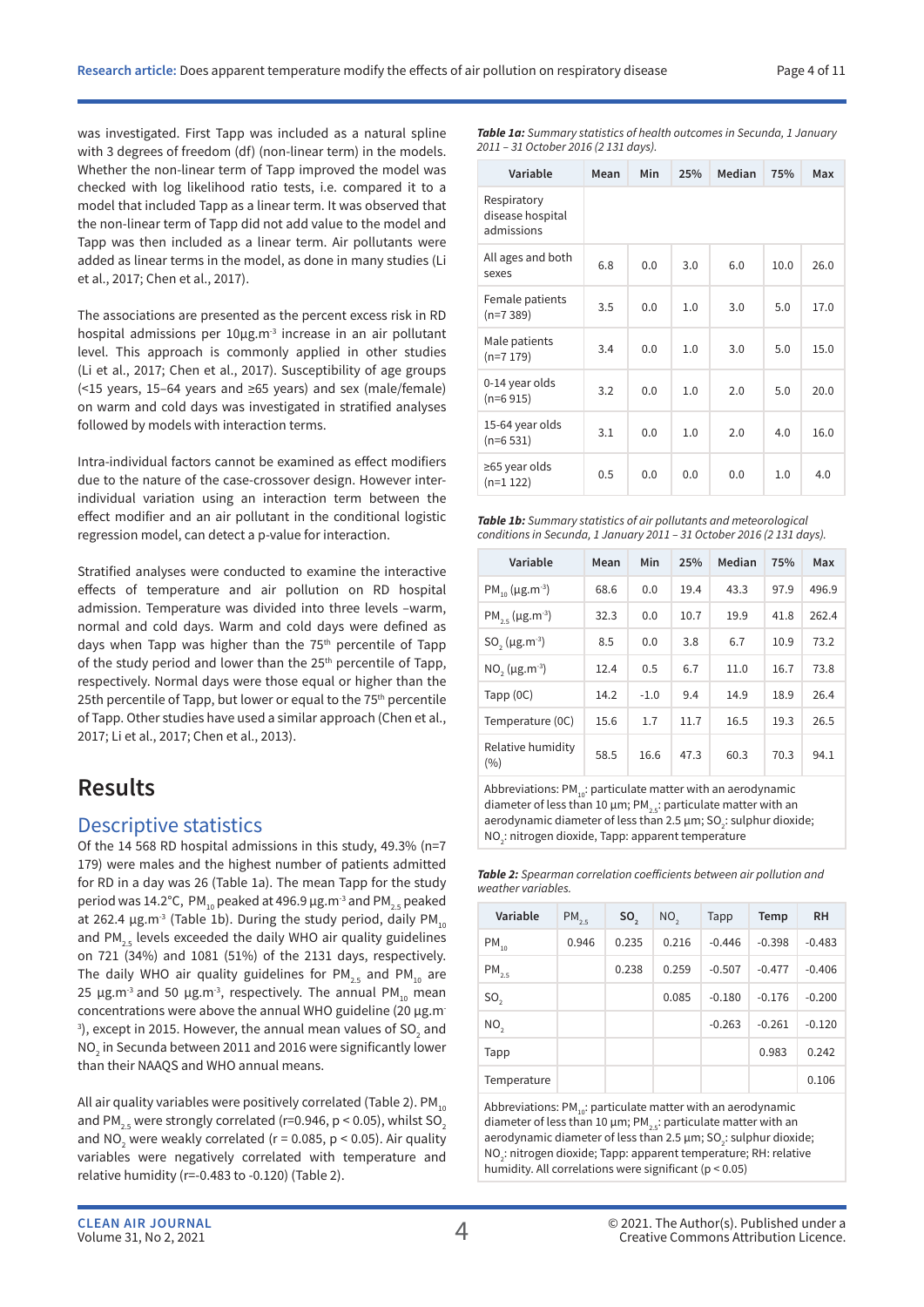#### Exposure - response estimates

In the unstratified analysis (i.e. entire Tapp range), there was no association between any of the pollutants and RD hospital admission. In the stratified analysis, a 10  $\mu$ g.m<sup>-3</sup> increase in SO<sub>2</sub> was associated with a significant increase in hospital admissions for RD among the 0-14 year age-group (4.9% (0.3%, 9.7%)) on cold days. Also, a 10  $\mu$ g.m<sup>-3</sup> increase in NO<sub>2</sub> led to an increase (8.0% (1.3%, 15.1%)) in RD hospital admissions among males on normal days. However, there was no association between either  $PM_{2.5}$  or PM<sub>10</sub> and RD hospital admission. (Table 3).

In the second model, for all ages combined, a 10  $\mu$ g.m<sup>-3</sup> increase in PM<sub>2.5</sub> and PM<sub>10</sub> was associated with a 3.5% (0.1%, 7.0%) and 1.7% (0.3%, 3.1%) increase in RD hospital admissions after adjusting for SO<sub>2</sub> on normal days. Also, for all ages combined, a 10  $\mu$ g.m $^3$  increase in SO<sub>2</sub> on warm days was associated with 8.5% (0.4%, 17.2%) and 8.4% (0.3%, 17.1%) increase in RD hospital admission after controlling for PM<sub>2.5</sub> and PM<sub>10</sub>, respectively. Conversely, on cold days, a 10 µg.m<sup>-3</sup> increase in SO<sub>2</sub> was associated with increased hospital admissions among the 0-14 year age-group after controlling for the two types of particulate matter-  $PM_{2.5}$  (6.5% (0.9%, 12.4%) and  $PM_{10}$  (5.5% (0.3%, 11.1%). (Table 4).

#### Sensitivity analysis

#### **Median Tapp used to classify days**

The only robust result was found with SO<sub>2</sub>. Similar to the main analysis (Tables 3 and 4), a 10µg.m-3 increase in the level of  $\mathsf{SO}_2$  increased RD hospital admission in the 0-14 year olds on cold days in both the two level models (Tables 5 and 6). Also, a 10  $\mu$ g.m<sup>-3</sup> increase in SO<sub>2</sub> was associated with an increase in hospital admisions among the female participants on warm days after adjusting for PM<sub>2.5</sub> as in the two pollutant model of the main analyses. The effect estimates for SO $_{_2}$  in the sensitivity analysis were lower than those of the main analysis except in the one-pollutant level (9.0% (0.3%, 18.4%)-Table 5) where it was higher than in the main analysis (4.9% (0.3%, 9.7%) (Table 3).

## **Discussion**

This study explored the modifying effects of temperature on the association between  $NO_2$ ,  $SO_2$ ,  $PM_{2.5}$  and  $PM_{10}$  and RD hospital admission over a five-year period in Secunda, South Africa.

RD hospital admissions associated with  ${SO_2}$  concentrations were affected by temperature extremes while the particulate matters (PM<sub>2.5</sub> and PM<sub>10</sub>) had effect on RD admission during normal temperature. Overall, SO<sub>2</sub> was significantly associated with increased hospitalizations on warm days after adjusting for PM<sub>2.5</sub> or PM<sub>10</sub>. The same applied to children between 0 and 14 years old. During normal temperature,  $PM_{2.5}$  and PM<sub>10</sub> were associated with increased hospitalizations after adjusting for  ${SO_2}$ . There was an increase in the hospital admissions of the female participants when exposed to a 10  $\mu$ g.m $^3$  increase in PM  $_{_{10}}$ (adjusted for SO<sub>2</sub>) and SO<sub>2</sub> (adjusted for PM<sub>2.5</sub>) on normal and warm days respectively. With either of the particulate matters

 $(PM_{10}$  and PM<sub>25</sub>), there was an increase in the RD hospital admission during normal temperature. These findings highlight the need to effectively manage air pollutants especially  $SO_2$  in areas where temperature extremes are common.

The Highveld Priority Area, within which Secunda is located, is the home of many coal mining operations and coal fired power stations which are the main sources of  $SO_2$  emissions.  $SO<sub>2</sub>$  is a gas produced by fuel combustion and one of the major sources of combustion pollution is traffic (Enkh-Undraa et al., 2019). Overall, SO<sub>2</sub> was associated with increased RD hospital admission during the warm periods in this study. This is probably because high temperature leads to an increase in sulphate aerosols due to faster  $SO_2$  oxidation (Jacob and Winner, 2009; Luhana et al., 2007) and sulphate aerosols are considered to be the most irritating acid aerosol for the respiratory tract (Duarte et al., 2014). This is an important finding because in the next 100 years, the average temperature of South African inland where Secunda is located is projected to increase by 6-7°C (Department of Environmental Affairs, 2010) and this means that more RD hospital admissions should be expected in the future.

Furthermore, a 10  $\mu$ g.m<sup>3</sup> increase in SO<sub>2</sub> could lead to an increase in RD hospital admissions among female patients on warm days, but no effect of temperature was observed among their male counterparts. Different studies have shown that female patients show higher susceptibility to  $SO_2$  than male patients (Zhou et al., 2019; Zhang et al., 2014). The increase in RD hospital admissions among the female patients might be due to females having smaller lung tissue and trachea than males (Oiamo and Luginaah, 2013) resulting in a greater deposition of inhaled particles in their lungs. Females have fewer red blood cells than males, and thus may be more sensitive to the toxicological influences of  $SO_2$  (Chen et al., 2005). Men and women also differ in their response to extreme temperatures. Women sweat less, have a higher working metabolic rate, and have thicker subcutaneous fat that prevents them from cooling themselves as efficiently as men. This shows that women, as a population, are less tolerant of an imposed heat stress (Duncan, 2006).

However, on cold days, a 10  $\mu$ g.m<sup>3</sup> increase in SO<sub>2</sub> increased hospital admissions in children of 0-14 years but not in the older age-groups. SO<sub>2</sub> is a highly reactive gas whose concentration is very seasonal, peaking in the winter period (Morakinyo et al., 2020). It has been observed that children are more vulnerable than adults to air pollutants such as SO<sub>2</sub> by virtue of their increased susceptibility and the higher doses received (Mielzynska-Svach et al., 2013; Kochi et al., 2017) as they breathe higher volumes of air, their body systems are still developing and they have little control over their environment unlike adults (Salvi, 2007; Heinrich et al., 2002; Pikhart et al., 2001). Furthermore, exposure to cold temperatures reduces the functions of the nasal epithelium and reduces the capacity to protect the lower respiratory tract. This causes disorganization of the epithelium, nasal muciciliary defence mechanisms and leaving the distal acinar airways more vulnerable to air pollutants (Lowen et al., 2007).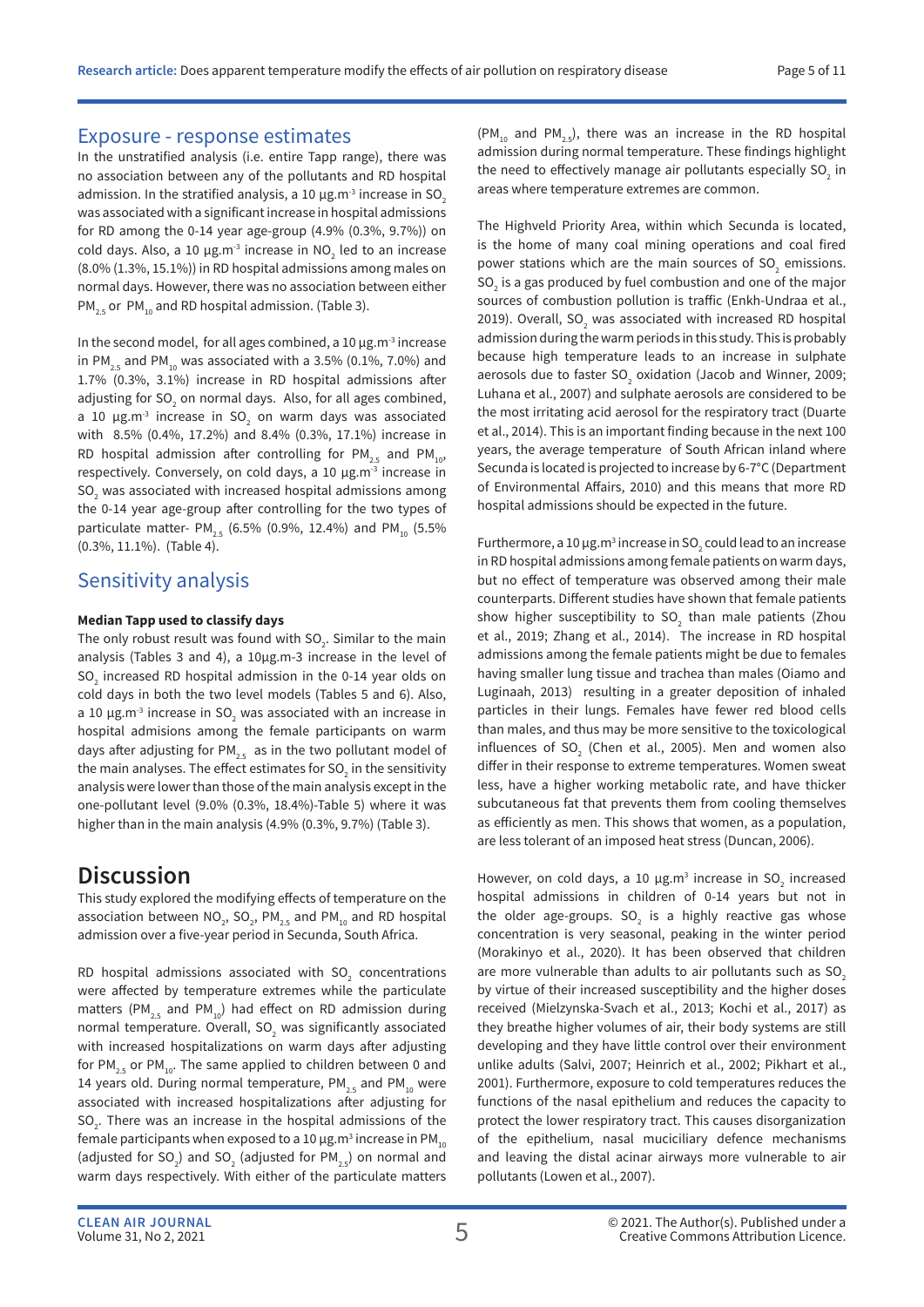In this study, the effects of PM<sub>2.5</sub>, PM<sub>10</sub> and NO<sub>2</sub> on respiratory disease hospital admissions were not robust enough as effects were different in the main analyses and the sensitivity analysesthe temperature effects depended on the categorization and levels of Tapp. In the main analysis,  $PM_{2.5}$  and  $PM_{10}$  increased RD hospital admission during normal temperature on adjusting for  ${SO_2}$ , showing that extremes of temperature did not affect the effects of the particulate matters on RD hospital admissions in Secunda. This is contrary to the results of the 2 level Tapp and other studies that did not use similar classification of Tapp or temperature in cold, normal and warm/hot and when there was no adjustement for SO<sub>2</sub>. In the 2 level Tapp, PM $_{\rm 2.5}$ , PM  $_{\rm 10}$  and SO $_{\rm 2}$ had effects during the warm temperature and this is similar to many studies (Zhang et al., 2018).

Tapp has been shown to be the most important predictor of heat-related mortality (Zhang et al; 2014). This is contrary to the findings of Barnett et al. (2010) which showed that there was no single temperature measure that is superior to others. Tapp has been applied in several studies (Wichmann et al., 2012; Wichmann et al., 2011; Lokotola et al., 2020). For example, in the warm period, an inter-quartile range increase in maximum apparent temperature (Tappmax) was associated with an increase of 7% (95% CI: 1%, 13%) in RD admissions in Greater Copenhagen, Denmark (Wichmann et al., 2011). Also, in South Africa,

This study is limited by the use of patient records from private hospitals. In South Africa, users of private hospitals are more likely to have high incomes, white-collar occupations and be gainfully employed. These factors are significant predictors of health insurance ownership (Kiriga et al., 2005). In South Africa, only the wealthiest 16% of the population can afford private health insurance to cover the costs of private-sector services (McIntyre and van den Heever, 2007). Therefore, the results cannot be extrapolated to the general South African population as the results represent the middle and upper socio-economic classes. It was postulated that including data from public hospitals would include people from the lower socio-economic class as people living in poor socio-economic conditions generally live closer to industrial areas and suffer more from the ill effects of air pollution (Naidoo et al., 2013), and could potentially show stronger associations with hospitalisation and air pollution levels. However, South African public hospitals have poor state of records management. Medical records are not being managed properly, resulting in a lack of effective systems for opening, tracking and indexing files (Marutha and Ngoepe, 2017).

It was assumed that air quality and temperature were homogenous for Secunda, which might give rise to measurement error. There might also be a potential lagged effects among participants who were not admitted immediately with the appearance of the symptoms, missing the milder cases that are not admitted to the hospital at all. Also, this study did not consider factors such as socioeconomic status, physical activities and pre-existing diseases as potential confounders because these factors would not change within the month of case and control days.

## **Conclusion**

 $SO<sub>2</sub>$  was associated with RD hospital admission in children aged 0-14 years during cold temperature but in females during warm temperatures. Both  $PM_{25}$  and  $PM_{10}$  were associated with RD hospital admissions when the temperature was normal. This epidemiological evidence will help policy makers in South Africa to accept that policy interventions are needed to improve air quality as well as address the climate change-related health risks.

### **Author contributions**

B.G.O. and J.W: Research design, methodology, statistical analyses, interpretation of results and writing the manuscript.

## **Financial interests declaration**

None declared.

## **Acknowledgements**

The authors would like to thank the South African Weather Services for the air pollution and weather data and the private hospital group for the hospital admission data. Authors express gratitude towards Prof Kuku Voyi and Dr Nico Claassen for preliminary feedback provided during the PhD studies of the 1st author.

To the memory of Constance Makwela (RIP) ,the research assistant for the PhD project.

## **Conflicts of interest**

The authors declare no conflict of interest.

### **References**

Analitis, A., De' Donato, F., Scortichini, M., Lanki, T., Basagana, X., Ballester, F., Astrom, C., Paldy, A., Pascal, M., Gasparrini, A., Michelozzi, P., & Katsouyanni, K. 2018, 'Synergistic Effects of Ambient Temperature and Air Pollution on Health in Europe: Results from the PHASE Project,' International journal of environmental research and public health, 15(9), 1856. https:// doi.org/10.3390/ijerph15091856

Barnett A.G., Tong S. & Clements A.C.A. 2010, 'What measure of temperature is the best predictor of mortality?' Environvironmental Research, 110:604-611. https://doi.org/ 10.1016/j.envres.2010.05.006

Carracedo-Martinez E., Taracido M., Tobias A., Saez M. & Figueiras A. 2010, 'Case-crossover analysis of air pollution health effects: A systematic review of methodology and application.'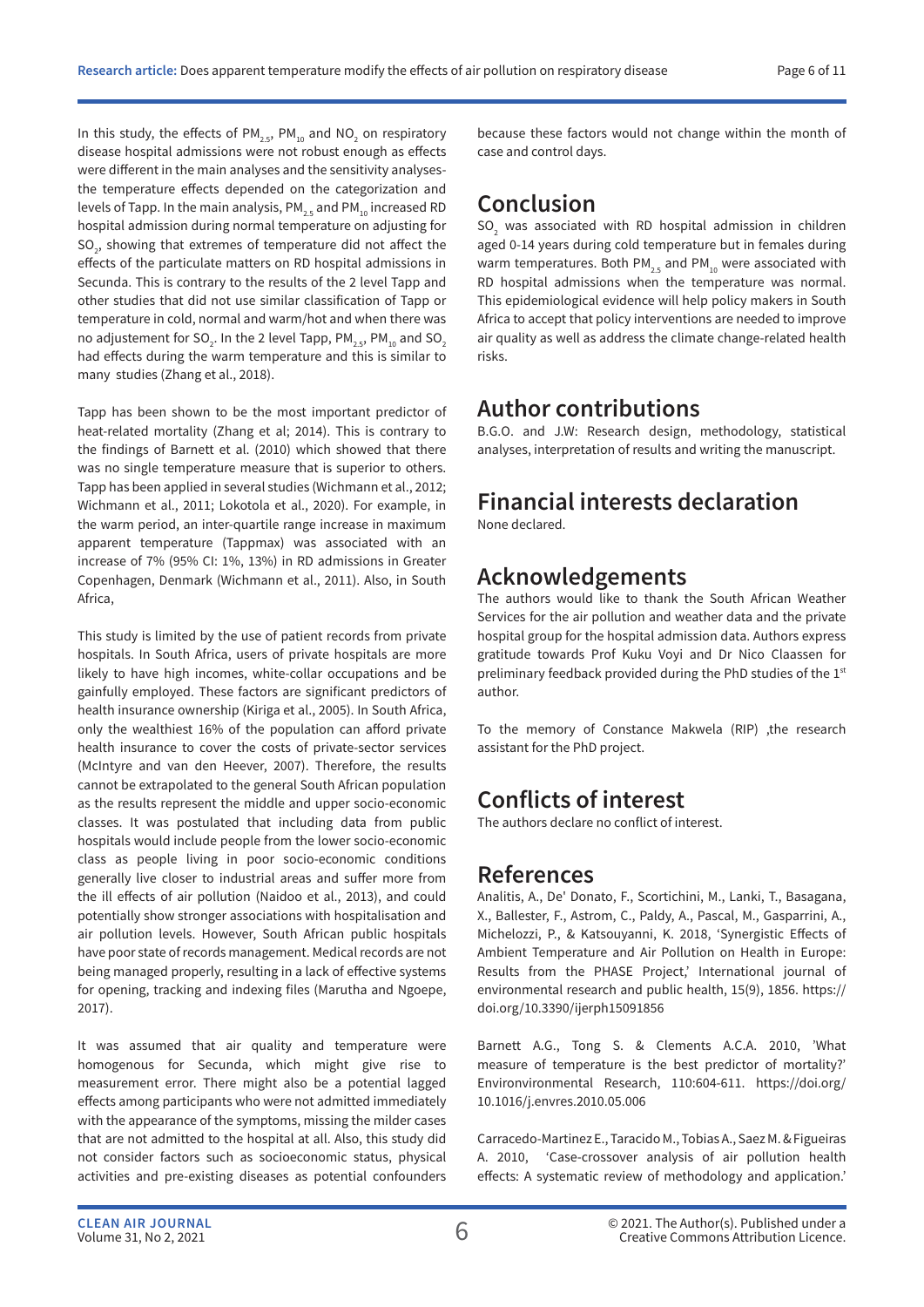Environvironmental Health Perspective.;118:1173-1182. https:// doi.org/10.1289/ehp.0901485

Chen L.H., Knutsen S.F., Shavlik D., Beeson W.L., Petersen F., Ghamsary M. & Abbey D. 2005, 'The association between fatal coronary heart disease and ambient particulate air pollution: Are females at greater risk?' Environmental Health Perspective, 113:1723-1729. https://doi.org/10.1289/ehp.8190

Chen K., Yang H.B., Ma Z.W., Bi J. & Huang L. 2013, 'Influence of temperature to the short-term effects of various ozone metrics on daily mortality in Suzhou, China.' Atmospheric Environment,79:119-128. https://doi.org/10.1016/j.atmosenv. 2013.06.004

Chen F., Fan Z., Qiao Z., Cui Y., Zhang M., Zhao X. & Li X. 2017, 'Does temperature modify the effect of  $PM_{10}$  on mortality? A systematic review and meta-analysis.' Environmental Pollution, 224:326-335. https://doi.org/10.1016/j.envpol.2017.02.012

Chen, K., Wolf, K., Breitner, S., Gasparrini, A., Stafoggia, M., Samoli, E., Andersen, Z. J., Bero-Bedada, G., Bellander, T., Hennig, F., Jacquemin, B., Pekkanen, J., Hampel, R., Cyrys, J., Peters, A., Schneider, A., & UF&HEALTH Study Group. 2018, 'Twoway effect modifications of air pollution and air temperature on total natural and cardiovascular mortality in eight European urban areas,' Environment international, 116: 186–196. https:// doi.org/10.1016/j.envint.2018.04.021

Coker E. & Kizito S. 2018, 'A Narrative Review on the Human Health Effects of Ambient Air Pollution in Sub-Saharan Africa: An Urgent Need for Health Effects Studies.' International Journal of Environmental Research and Public Health,15(3). https://doi. org/10.3390/ijerph15030427

Dadbakhsh M., Khanjani N. & Bahrampour A. 2015, 'Death from respiratory diseases and air pollutants in Shiraz, Iran (2006-2012).' Journal of Environment Pollution and Human Health;3:4-11. doi:10.12691/jephh-3-1-2

Department of Environmental Affairs. South Africa's Second National Communication. Under the United Nations Framework Convention on Climate Change. 2010. Pretoria.

Department of Environmental Affairs, South Africa. Status of Air Quality in South Africa: briefing by Department and civil society, with Minister present. 2014. https://pmg.org.za/committeemeeting/17776/

Duarte Passos S.D., Gazeta R.E., Felgueiras A.P., Beneli P.C. & Coelho M. 2014, 'Do pollution and climate influence respiratory tract infections in children?' Revista da Associação Médica Brasileira,60(3). http://dx.doi.org/10.1590/1806-9282.60.03.018

Duncan K. 2006, 'Global climate change, air pollution, and women's health. Management of Natural Resources,' Sustainable Development and Ecological Hazards, 90:633-643. https://doi. org/10.2495/RAV060611

Emslie R.S., Zeiler G., Loock D., Boyx S.C. & Steenkamp G. 2020, 'Dental Pathology in a Wild Serval (Leptailurus serval) Population,' Journal of Comparative Pathology,180:16-28. https://doi.org/10.1016/j.jcpa.2020.08.004

Engelbrecht F., Adegoke J., Bopape M., Naidoo M. Garland R., Thatcher M., McGregor J., Katzfey J., Werner M. & Charles, Ichoku C. 2015, 'Projections of rapidly rising surface temperatures over Africa under low mitigation,' Environmental Research Letters, 10:1-16. https://10.1088/1748-9326/10/8/085004

Enkh-Undraa D., Kanda S., Shima M., Shimono T., Miyake M., Yoda Y., Nagnii S. & Nishiyama T. 2019, 'Coal burning-derived SO2 and traffic-derived  $NO<sub>2</sub>$  are associated with persistent cough and current wheezing symptoms among school children in Ulaanbaatar, Mongolia.' Environmental Health and Preventive Medicine, 24(1):66. https://doi.org/10.1186/s12199-019-0817-5

Fu S.H., Gasparrini A., Rodriguez P.S. & Jha P. 2018, 'Mortality attributable to hot and cold ambient temperatures in India: a nationally representative case-crossover study,' PLoS Medicine, 15: e1002619. https://doi.org/10.1371/journal.pmed.1002619

Heinrich J., Hoelscher B., Frye C., Meyer I., Pitz M., Cyrys J., Wjst M., Neas L. & Wichmann H.E. 2002, 'Improved air quality in reunified Germany and decreases in respiratory symptoms,' Epidemiology, 13(4):394-401. https://doi.org/10.1097/00001648- 200207000-00006

Held G., Gore B.J., Surridge A.D., Tosen G.R., Turner C.R. and Walmsley R.D. (eds), 1996. Air pollution and its impacts on the South African Highveld, Environmental Scientific Association, Cleveland, South Africa.

Iranpour, S., Khodakarim, S., Shahsavani, A., Khosravi, A., & Etemad, K. 2020, 'Modification of the effect of ambient air temperature on cardiovascular and respiratory mortality by air pollution in Ahvaz, Iran,' Epidemiology and health, 42: e2020053. https://doi.org/10.4178/epih.e2020053

Jacob D.J. & Winner D.A. 2009, 'Effect of climate change on air quality,' Atmospheric Environment, 43: 51–63. https://doi. org/10.1016/j.atmosenv.2008.09.051

Kan H., London S.J., Chen G., Zhang Y., Song G., Zhao N., Jiang L. & Chen B. 2008, 'Season, sex, age, and education as modifiers of the effects of outdoor air pollution on daily mortality in Shanghai, China: The Public Health and Air Pollution in Asia (PAPA) Study,' Environmental Health Perspective, 116:1183– 1188. https://doi.org/10.1289/ehp.10851

Kochi T., Iwasawa S., Nakano M., Tsuboi T., Tanaka S., Kitamura H., Wilson D.J., Takebayashi T. & Omae K. 2017, 'Influence of sulfur dioxide on the respiratory system of Miyakejima adult residents 6 years after returning to the island,' Journal of Occupational Health, 59(4):313-326. https://doi.org/10.1539/ joh.16-0256-OA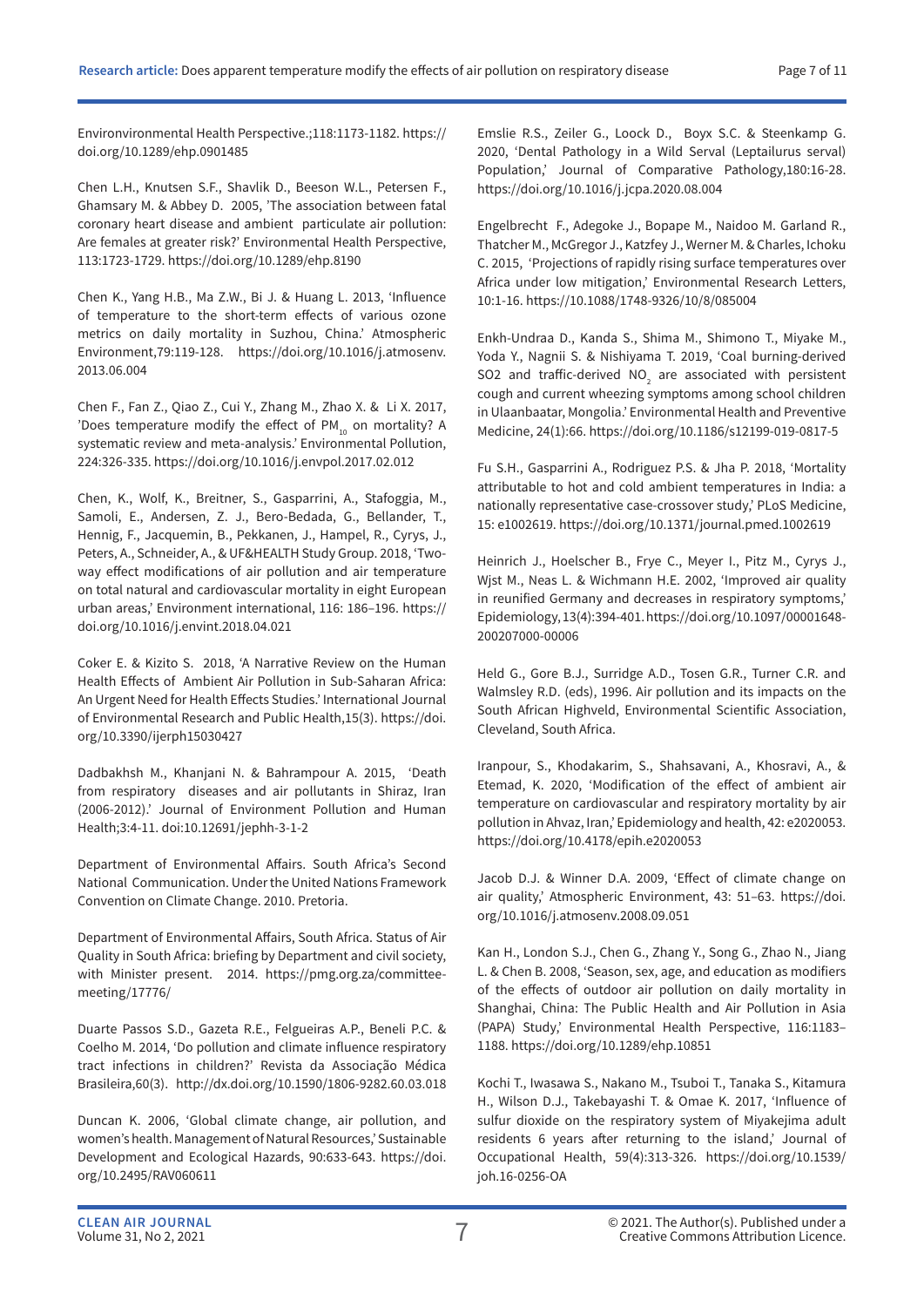Li J., Woodward A., Hou X.Y., Zhu T., Zhang J., Brown H., Yang J., Qin R., Gao J., Gu S., Li J., Xu L., Liu X. & Liu Q. 2017, 'Modification of the effects of air pollutants on mortality by temperature: A systematic review and meta-analysis,' Science of the Total Environment, 575:1556-1570. https://doi.org/10.1016/j.scitotenv .2016.10.070

Li T., Horton R.M., Kinney P.L. 2013, 'Projections of seasonal patterns in temperature-related deaths for Manhattan, New York,' Nature Climate Change, 3(8):717–21. https://doi. org/10.1038/nclimate1902

Lokotola C. L., Wright,C. Y. & Wichmann J. 2020, 'Temperature as a modifier of the effects of air pollution on cardiovascular disease hospital admissions in Cape Town, South Africa,' Environmental science and pollution research international, 27(14):16677– 16685. https://doi.org/10.1007/s11356-020-07938-7

Lowen A.C., Mubareka S., Steel J. & Palese P. 2007, 'Influenza virus transmission is dependent on relative humidity and temperature,' PLoS Pathogens,3(10):e151. https://doi.org/ 10.1371/journal.ppat.0030151

Luhana L., Middleton D.R. & Sokhi R.S. 2007, 'Processes and parameters influencing the oxidation of SO $_{\textrm{\tiny{2}}}$  and NO $_{\textrm{\tiny{N}}}$  in plumes,' Environment Agency. Science Report: SC030171/SR1. https:// assets.publishing.service.gov.uk/government/uploads/system/ uploads/attachment\_data/file/290984/scho0907bnhe-e-e.pdf

MacKellar N., New M. & Jack C. 2014, 'Observed and modelled trends in rainfall and temperature for South Africa: 1960-2010,' South African Journal of Science, 110(7-8): 1-13. https://doi. org/10.1590/sajs.2014/20130353

Marutha N.S. & Ngoepe M. 2017, 'The role of medical records in the provision of public healthcare services in the Limpopo province of South Africa', South African Journal of Information Management, 19:a873. https://doi.org/10.4102/sajim.v19i1.873

Masekela R., Gray C.L, Green R.J., Manjra A.I., Kritzinger F.E. & Levin M. 2018, 'The increasing burden of asthma in South African children: A call to action,' South African Medical Journal,108. https://doi.org/10.7196/SAMJ.2018.v108i7.13162

McCormack, M. C., Belli, A. J., Waugh, D., Matsui, E. C., Peng, R. D., Williams, D. L., Paulin, L., Saha, A., Aloe, C. M., Diette, G. B., Breysse, P. N., & Hansel, N. N. 2016, 'Respiratory Effects of Indoor Heat and the Interaction with Air Pollution in Chronic Obstructive Pulmonary Disease,' Annals of the American Thoracic Society, 13(12): 2125–2131. https://doi.org/10.1513/AnnalsATS.201605- 329OC

McIntyre D. & van den Heever A. 2007, 'Social or national health insurance'.

Retrieved from Durban:

Michelozzi, P., Accetta, G., De Sario, M., D'Ippoliti, D., Marino, C., Baccini, M., Biggeri, A., Anderson, H. R., Katsouyanni, K., Ballester, F., Bisanti, L., Cadum, E., Forsberg, B., Forastiere, F., Goodman, P. G., Hojs, A., Kirchmayer, U., Medina, S., Paldy, A., Schindler, C., … PHEWE Collaborative Group. 2009, 'High temperature and hospitalizations for cardiovascular and respiratory causes in 12 European cities,' American journal of respiratory and critical care medicine, 179(5): 383–389. https:// doi.org/10.1164/rccm.200802-217OC

Mielzynska-Svach D., Blaszczyk E., Butkiewicz D., Durzynska J. & Rydzanicz M. 2013, 'Influence of genetic polymorphisms on biomarkers of exposure and effects in children living in Upper Silesia,' Mutagenesis, 28: 591-599. https://doi.org/10.1093/ mutage/get037

Morakinyo O.M., Mukhola M.S. & Mokgobu MI. 2020, 'Ambient Gaseous Pollutants in an Urban Area in South Africa: Levels and Potential Human Health Risk,' Atmosphere,11(7):751. https:// doi.org/10.3390/atmos11070751

Myllyvirta L. 2020, The Bloomberg Green. The World's Biggest Emitter of Greenhouse Gases. https://www.bloomberg.com/ news/features/2020-03-17/south-africa-living-near-the-worlds-biggest-emitting-plant

Naidoo R.N., Robins T.G., Batterman S., Mentz G. & Jack C. 2013, 'Ambient pollution and respiratory outcomes among schoolchildren in Durban, South Africa,' South African Journal of Child Health, 7:127-134. https://doi:10.7196/sajch.598

NEMA. National Environmental Management: Air Quality Act, No. 39, 2004. Government Gazette 2004; 476.

Nkosi V., Wichmann J. & Voyi K. 2015, 'Chronic respiratory disease among the elderly in South Africa: any association with proximity to mine dumps?' Environmental Health,14:33. https:// doi.org/10.1186/s12940-015-0018-7

Nkosi V., Wichmann J. & Voyi K. 2015, 'Mine dumps, wheeze, asthma, and rhinoconjunctivitis among adolescents in South Africa: any association?' International Journal of Environmental Health Res, 25:583-600. https://doi.org/10.1080/09603123.2014 .989493

Norman R., Cairncross E., Witi J. & Bradshaw D. 2007,'The South African Comparative Risk Assessment Collaborating Group. Estimating the burden of disease attributable to urban outdoor air pollution in South Africa in 2000,' South African Medical Journal, 97: 782-790.

Oiamo T. & Luginaah I. 2013, 'Extricating sex and gender in air pollution research: a community-based study on cardinal symptoms of exposure,' International Journal of Environmental Research and Public Health,10:3801-3817. https://doi. org/10.3390/ijerph10093801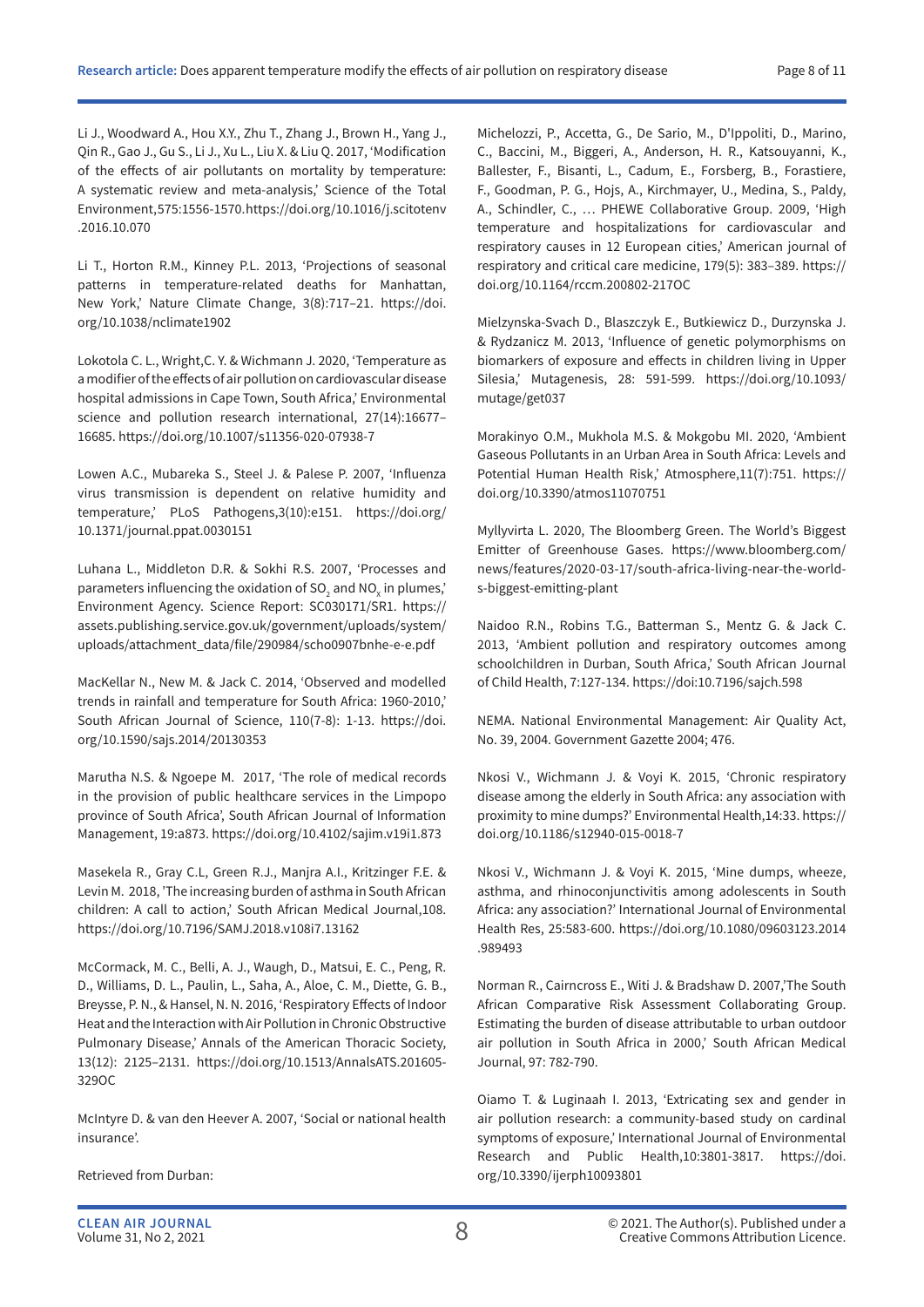Petkova E.P., Horton RM., Bader D.A., Kinney P.L. 2013, 'Projected heat related mortality in the US urban northeast,' International Journal of Environmental Research and Public Health, 10(12):6734–47. https://doi.org/10.3390/ijerph10126734

Pikhart H., Bobak M., Gorynski P., Wojtyniak B., Danova J., Celko M.A, Kriz B., Briggs D. & Elliott P. 2001,' Outdoor sulphur dioxide and respiratory symptoms in Czech and Polish school children: a small-area study (SAVIAH). Small-Area Variation in Air Pollution and Health,' International Archives of Occupational and Environmental Health, 74(8):574-8. https://doi.org/10.1007/ s004200100266

Qin R.X., Xiao C., Zhu Y., Li J., Yang J., Gu S., Xia J., Su B., Liu Q., Woodward A .2017, 'The interactive effects between high temperature and air pollution on mortality: A time-series analysis in Hefei, China,' Science of The Total Environment, 575():1530-1537. https://doi.org/10.1016/j.scitotenv.2016.10.033

Rahman H.A. 2016, 'Air Pollution in Urban Areas and Health Effects,' International Journal of the Malay World and Civilisation (Iman); 4 (Special Issue 2),: 25 – 33. http://dx.doi.org/10.17576/ IMAN-2016-04SI2-03

Salvi S. 2007, 'Health effects of ambient air pollution in children,' Paediatric Respiratory Reviews.; 8:275-280. https://doi.org/ 10.1016/j.prrv.2007.08.008

SSI Environmental, 2013. Final Environmental Impact Report for the Secunda Growth Programme (SGP) 1B (New): Proposed Retrofitting of Two Gas Turbines, Mpumalanga. http://www. rhdhv.co.za/media/201210/EIR/Sasol%20SGP-Final%20EIR.pdf

Steadman R.G. 1984. 'A universal scale of apparent temperature,' Journal of Climate and Applied Meteorology, 23:1674-1687. https://doi.org/10.1175/1520-0450(1984)023<1674:AUSOAT>2.0 .CO;2

Su, Q., Liu, H., Yuan, X., Xiao, Y., Zhang, X., Sun, R., Dang, W., Zhang, J., Qin, Y., Men, B., & Zhao, X. 2014, 'The interaction effects of temperature and humidity on emergency room visits for respiratory diseases in Beijing, China,' Cell biochemistry and biophysics, 70(2): 1377–1384. https://doi.org/10.1007/s12013- 014-0067-5 (Retraction published Cell Biochem Biophys. 2017 May 20;:)

Szyszkowicza M, Koushaa T, Castnerc J. & Dales R. 2018, 'Air pollution and emergency department visits for respiratory diseases: A multi-city case crossover study,' Environmental Research,163:263–269. https://doi.org/10.1016/j.envres.2018.01 .043

Wichmann J., Andersen Z., Ketzel M., Ellermann T. & Loft S. 2011, 'Apparent Temperature and Cause-Specific Emergency Hospital Admissions in Greater Copenhagen, Denmark,' PLoS ONE, 6:e22904. https://doi.org/10.1371/journal.pone.0022904

Wichmann J. & Kuku V. 2012, 'Ambient Air Pollution Exposure and Respiratory, Cardiovascular and Cerebrovascular Mortality in Cape Town, South Africa: 2001–2006,' International Journal of Environmental Research and Public Health, 9:3978-4016. https://doi:10.3390/ijerph9113978

Wichmann J. 2017, 'Heat effects of ambient apparent temperature on all-cause mortality in Cape Town, Durban and Johannesburg, South Africa: 2006-2010.' Science of the Total Environment, 587:266-272. https://doi.org/10.1016/j. scitotenv.2017.02.135

Zar H.J., Ehrlich R.I., Workman L. & Weinberg E.G. 2007, 'The changing prevalence of asthma, allergic rhinitis and atopic eczema in African adolescents from 1995 to 2002,' Pediatric Allergy and Immunology,18:560-565. https://doi:10.1111/j.1399- 3038.2007.00554.x

Zacharias S., Koppe C., Mücke HG. 2014, 'Climate change effects on heat waves and future heat wave associated IHD mortality in Germany,' Climate, 3(1):100–17. https://doi.org/10.3390/ cli3010100

Zhang K., Li Y., Schwartz J.D.& O'Neill MS. 2014, 'What weather variables are important in predicting heat-related mortality? A new application of statistical learning methods,' Environmental Research,132:350-359.

Zhang Y., Wang S., Fan X. & Ye X. 2018, 'Temperature modulation of the health effects of particulate matter in Beijing, China,' Environmental Science and Pollution Research, 25:10857– 10866. https://doi.org/10.1007/s11356-018-1256-3

Zhao, Q., Zhao, Y., Li, S., Zhang, Y., Wang, Q., Zhang, H., Qiao, H., Li, W., Huxley, R., Williams, G., Zhang, Y., & Guo, Y. 2018, Impact of ambient temperature on clinical visits for cardio-respiratory diseases in rural villages in northwest China. The Science of the total environment, 612: 379–385. https://doi.org/10.1016/j. scitotenv.2017.08.244

Zhou H., Wang T., Zhou F., Liu Y., Zhao W., Wang X., Chen H. & Cui Y. 2019, 'Ambient Air Pollution and Daily Hospital Admissions for Respiratory Disease in Children in Guiyang, China,' Frontiers in Pediatrics, 7:400. https://doi.org/10.3389/fped.2019.00400

Ziervogel G., New M., van Garderen E.A., Midgley G., Taylor A., Hamann R., Stuart-Hill S. & Myers J. 2014, 'Warburton M. Climate change impacts and adaptation in South Africa,' WIREs Climate Change, 5:605–620. https://doi.org/10.1002/wcc.295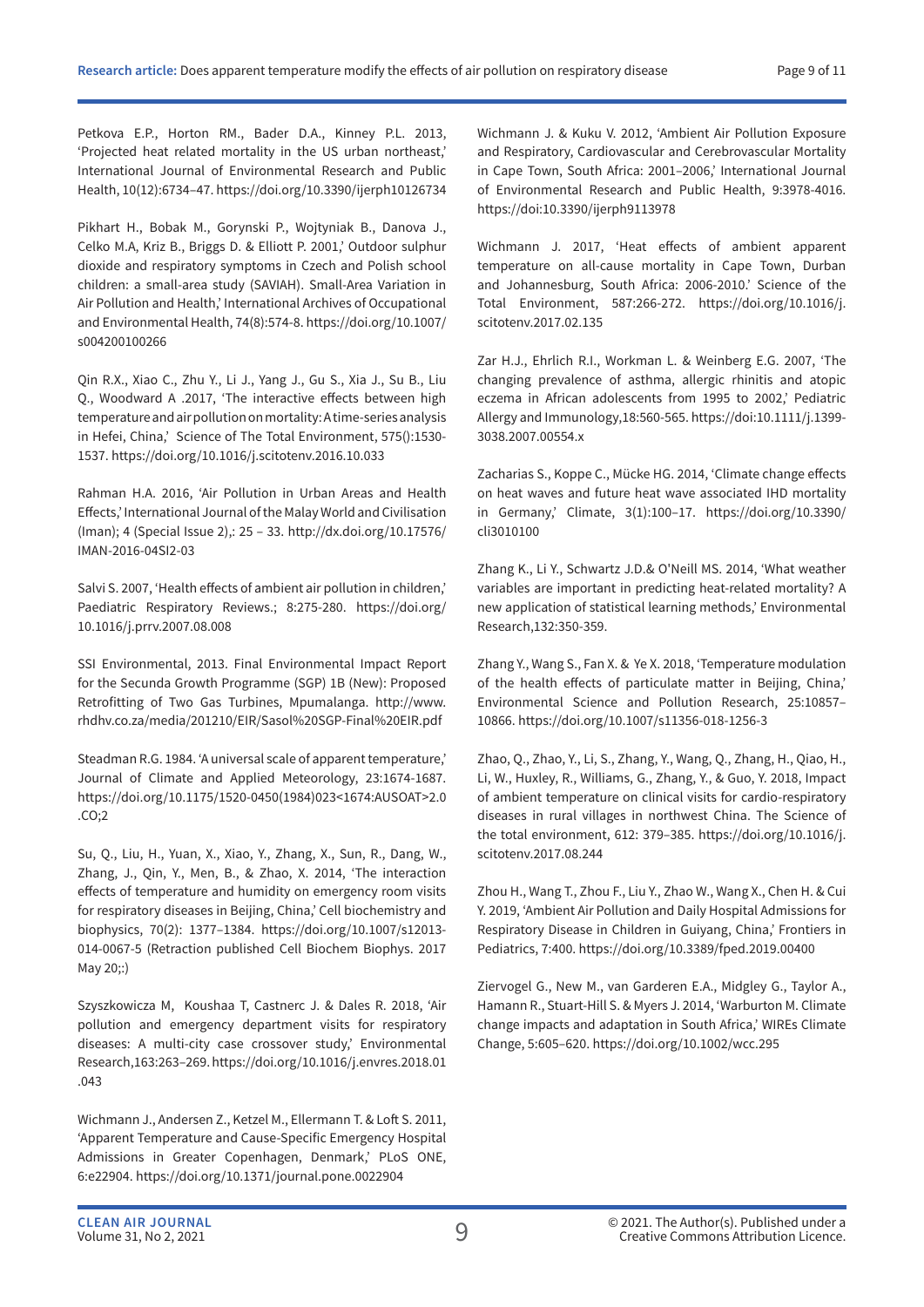| Air pollutant                                                                                                                                                                                              | Tapp   | All                    | 0-14 year olds             | 15-64 year olds          | $\geq 65$ year olds    | <b>Females</b>         | <b>Males</b>           |  |
|------------------------------------------------------------------------------------------------------------------------------------------------------------------------------------------------------------|--------|------------------------|----------------------------|--------------------------|------------------------|------------------------|------------------------|--|
|                                                                                                                                                                                                            | Warm   | $5.2$ ( $-5.3$ , 16.9) | $11.5$ (-3.3, 28.5)        | $-1.7$ $(-17.2, 16.7)$   | $-2.1$ $(-33.4, 43.8)$ | $-0.4$ $(-14.7, 16.5)$ | $10.0(-4.6, 26.9)$     |  |
| $PM_{2.5}$                                                                                                                                                                                                 | Normal | $2.3(-0.2, 5.0)$       | $2.2(-1.4, 6.1)$           | $2.9(-0.9, 6.9)$         | $-0.8$ $(-10.3, 9.6)$  | $1.5(-1.9, 5.0)$       | $3.4(-0.4, 7.4)$       |  |
|                                                                                                                                                                                                            | Cold   | $0.1(-1.3, 1.5)$       | $-0.1$ $(-2.0, 1.9)$       | $0.0$ (-2.0, 2.1)        | $1.4(-3.3, 6.3)$       | $0.4$ ( $-1.5$ , 2.3)  | $-0.2$ $(-2.1, 1.8)$   |  |
|                                                                                                                                                                                                            | Warm   | $0.8(-1.7, 3.3)$       | $3.0(-0.3, 6.5)$           | $-2.1(-6.0, 1.9)$        | $0.1 (-10.5, 11.9)$    | $-0.5(-4.1, 3.3)$      | $1.8(-1.6, 5.3)$       |  |
| $PM_{10}$                                                                                                                                                                                                  | Normal | $0.9(-0.1, 2.0)$       | $1.0(-0.6, 2.6)$           | $0.8(-0.8, 2.3)$         | $1.9(-2.4, 6.5)$       | $0.9(-0.6, 2.4)$       | $1.0(-0.6, 2.6)$       |  |
|                                                                                                                                                                                                            | Cold   | $-0.1$ $(-0.8, 0.7)$   | $-0.1$ $(-1.2, 1.0)$       | $0.0$ ( $-1.2$ , $1.1$ ) | $0.1 (-2.5, 2.7)$      | $0.0$ ( $-1.0, 1.1$ )  | $-0.1$ $(-1.2, 1.0)$   |  |
|                                                                                                                                                                                                            | Warm   | $3.8(-4.4, 12.8)$      | $0.0$ ( $-12.0$ , $13.6$ ) | $5.7(-5.9, 18.7)$        | 13.9 (-16.0, 54.5)     | $1.5$ (-9.6, 14.0)     | $6.3$ ( $-5.6$ , 19.6) |  |
| NO <sub>2</sub>                                                                                                                                                                                            | Normal | $1.2$ (-3.2, 5.8)      | $1.3(-4.8, 7.7)$           | $1.0(-5.7, 8.2)$         | $1.9(-16.1, 23.6)$     | $-5.2$ $(-11.0, 1.0)$  | 8.0(1.3, 15.1)         |  |
|                                                                                                                                                                                                            | Cold   | $-0.7$ $(-4.4, 3.2)$   | $-2.2$ ( $-7.4$ , 3.2)     | $0.2$ ( $-5.6, 6.3$ )    | $5.4(-7.9, 20.6)$      | $-1.6(-6.9, 3.9)$      | $0.2$ ( $-5.0, 5.8$ )  |  |
|                                                                                                                                                                                                            | Warm   | $6.3(-1.3, 14.5)$      | $9.4(-2.4, 22.6)$          | $4.7(-5.9, 16.4)$        | $0.1$ (-23.1, 30.2)    | $10.5(-0.5, 22.8)$     | $2.5(-7.7, 13.8)$      |  |
| SO <sub>2</sub>                                                                                                                                                                                            | Normal | $-0.4$ $(-3.8, 3.2)$   | $0.9(-4.2, 6.3)$           | $-1.0$ $(-5.9, 4.1)$     | $-4.6$ $(-16.9, 9.5)$  | $-0.9$ $(-5.6, 4.1)$   | $0.2(-4.7, 5.4)$       |  |
|                                                                                                                                                                                                            | Cold   | $1.5(-1.4, 4.5)$       | 4.9(0.3, 9.7)              | $-0.9$ $(-5.1, 3.4)$     | $-0.9(-9.9, 9.0)$      | $-0.2$ $(-4.3, 4.1)$   | $3.3(-0.9, 7.6)$       |  |
| Warm: Apparent temperature > 75 <sup>th</sup> percentile; Cold: Apparent temperature < 25 <sup>th</sup> percentile; Normal: Apparent temperature >= 25 <sup>th</sup> and <= 75 <sup>th</sup><br>percentile |        |                        |                            |                          |                        |                        |                        |  |

*Table 3: Percentage change (95% CI) in daily respiratory disease hospital admissions per 10 µg/m3 increase in an air pollutant level (lag0-1) in Secunda, South Africa on normal, warm and cold days by age groups and sex.*

*Table 4: Percentage change (95% CI) in daily respiratory disease hospital admissions per 10 µg/m3 increase in an air pollutant level (lag0-1) in Secunda, South Africa on normal, warm and cold days by age groups and sex.*

| Air pollutant                             | Tapp   | All                      | 0-14 year olds             | 15-64 year olds           | $\geq$ 65 year olds        | <b>Females</b>              | <b>Males</b>           |
|-------------------------------------------|--------|--------------------------|----------------------------|---------------------------|----------------------------|-----------------------------|------------------------|
|                                           | Warm   | $1.9(-8.7, 13.8)$        | $9.5(-6.1, 27.6)$          | $-5.7$ $(-20.9, 12.5)$    | $-4.2$ ( $-35.5, 42.4$ )   | $-3.6(-18.3, 13.7)$         | $6.6$ ( $-8.2$ , 23.6) |
| $PM_{25}$ adjusted NO <sub>2</sub>        | Normal | $2.0$ ( $-1.1, 5.3$ )    | $4.1(-0.5, 8.8)$           | $0.3(-4.3, 5.1)$          | $-1.3$ $(-12.6, 11.5)$     | $2.1(-2.1, 6.5)$            | $2.2(-2.4, 7.1)$       |
|                                           | Cold   | $-0.2$ $(-1.9, 1.5)$     | $-0.4$ $(-2.8, 2.1)$       | $-0.1$ $(-2.6, 2.4)$      | $0.8(-5.1, 7.0)$           | $0.2$ (-2.1, 2.5)           | $-0.6$ $(-3.0, 1.9)$   |
|                                           | Warm   | $4.8(-4.1, 14.5)$        | $-0.1$ $(-12.8, 14.3)$     | $6.1(-6.4, 20.3)$         | 25.7 (-10.9, 77.3)         | $3.7(-8.7, 17.7)$           | $6.0$ (-6.3, 20.0)     |
| NO <sub>2</sub> adjusted $PM_{25}$        | Normal | $-2.4(-8.4, 4.0)$        | $-2.1$ $(-10.2, 6.7)$      | $-4.3$ $(-13.6, 6.0)$     | $1.4$ (-22.2, 32.1)        | $-9.5$ ( $-17.3$ , $-0.8$ ) | $5.2$ (-4.0, 15.2)     |
|                                           | Cold   | $-1.0$ $(-4.8, 3.1)$     | $-2.3$ $(-7.7, 3.3)$       | $-0.4(-6.4, 6.0)$         | $5.1(-8.6, 20.8)$          | $-2.0$ $(-7.4, 3.8)$        | $0.0$ ( $-5.4$ , 5.7)  |
|                                           | Warm   | $-2.2$ ( $-15.3$ , 13.0) | $1.5$ ( $-17.9$ , $25.3$ ) | $-0.6$ ( $-19.8$ , 23.3)  | $-27.6$ $(-57.9, 24.8)$    | $-8.8(26.3, 13.0)$          | $3.8(-14.7, 26.3)$     |
| $PM_{25}$ adjusted SO <sub>2</sub>        | Normal | 3.5(0.1, 7.0)            | $2.8(-1.9, 7.7)$           | 5.9(0.5, 11.6)            | $-4.7$ $(-16.1, 8.3)$      | $2.8(-1.8, 7.6)$            | $4.4(-0.7, 9.6)$       |
|                                           | Cold   | $-0.3$ $(-2.6, 2.0)$     | $-1.5$ $(-4.7, 1.9)$       | $0.6$ (-2.9, 4.23)        | $0.6(-6.9, 8.8)$           | $1.6(-1.6, 4.9)$            | $-2.1(-5.3, 1.2)$      |
|                                           | Warm   | 8.5(0.4, 17.2)           | $12.1(-0.5, 26.2)$         | $6.8(-4.3, 19.3)$         | $-1.6$ ( $-26.2$ , 31.2)   | 11.6(0.0, 24.6)             | $5.5(-5.4, 17.8)$      |
| SO <sub>2</sub> adjusted PM <sub>25</sub> | Normal | $-2.2$ $(-5.9, 1.7)$     | $-1.3$ $(-6.9, 4.6)$       | $-3.0$ $(-8.3, 2.7)$      | $-3.2$ $(-16.6, 12.4)$     | $-1.8$ ( $-7.0$ , 3.7)      | $-2.5$ ( $-7.9$ , 3.2) |
|                                           | Cold   | $1.6(-1.9, 5.2)$         | 6.5(0.9, 12.4)             | $-2.2$ ( $-7.0$ , $2.9$ ) | $0.3$ ( $-10.9$ , $13.0$ ) | $-1.3(-6.2, 3.7)$           | $4.6(-0.4, 9.9)$       |
|                                           | Warm   | $-0.3$ $(-3.0, 2.4)$     | $2.9(-0.7, 6.6)$           | $-4.2$ $(-8.3, 0.1)$      | $-2.4$ $(-13.3, 9.8)$      | $-2.2$ ( $-6.1$ , 1.8)      | $1.2$ (-2.4, 5.0)      |
| PM <sub>10</sub> adjusted NO <sub>2</sub> | Normal | $0.7(-0.6, 2.0)$         | $1.6(-0.3, 3.6)$           | $-0.4$ $(-2.4, 1.5)$      | $2.2$ (-2.9, 7.5)          | $0.9(-0.9, 2.7)$            | $0.4$ ( $-1.5$ , 2.4)  |
|                                           | Cold   | $-0.2$ $(-1.1, 0.7)$     | $-0.2$ $(-1.6, 1.2)$       | $-0.1$ $(-1.5, 1.2)$      | $-0.3$ $(-3.5, 2.9)$       | $0.0$ (-11.2, 1.3)          | $-0.4$ $(-1.7, 1.0)$   |
|                                           | Warm   | $5.0(-4.0, 14.9)$        | $-1.5$ $(-14.2, 13.1)$     | $7.4(-5.2, 21.7)$         | 26.9 (-10.4, 79.5)         | $4.5$ (-8.0, 18.8)          | $5.6(-6.9, 19.7)$      |
| NO <sub>2</sub> adjusted PM <sub>10</sub> | Normal | $-1.8(-7.6, 4.4)$        | $-0.8$ $(-8.6, 7.6)$       | $-3.6$ $(-12.9, 6.5)$     | $-2.1$ $(-24.3, 26.6)$     | $-9.0$ $(-16.6, -0.7)$      | $6.2$ (-2.7, 16.0)     |
|                                           | Cold   | $-0.9$ $(-4.8, 3.1)$     | $-2.3$ $(-7.7, 3.3)$       | $-0.4$ $(-6.3, 6.0)$      | $5.9(-7.9, 21.7)$          | $-1.9(-7.3, 3.9)$           | $0.1$ ( $-5.3, 5.8$ )  |
|                                           | Warm   | $-0.7$ $(-3.6, 2.3)$     | $1.4$ (-2.8, 5.8)          | $-2.4(-6.7, 2.0)$         | $-3.5$ $(-16.6, 11.7)$     | $-2.0$ $(-6.2, 2.4)$        | $0.4$ ( $-3.6$ , 4.6)  |
| $PM_{10}$ adjusted SO <sub>2</sub>        | Normal | 1.7(0.3, 3.1)            | $1.5(-0.5, 3.6)$           | $1.6(-0.4, 3.7)$          | $3.5(-2.2, 9.5)$           | 2.2(0.2, 4.2)               | $1.2(-0.8, 3.2)$       |
|                                           | Cold   | $-0.2$ $(-1.3, 1.0)$     | $-0.3$ $(-2.0, 1.5)$       | $0.1(-1.7, 1.9)$          | $-1.2$ ( $-5.0$ , 2.7)     | $0.3(-1.3, 2.0)$            | $-0.6$ $(-2.3, 1.1)$   |
|                                           | Warm   | 8.4(0.3, 17.1)           | $12.3(-0.3, 26.4)$         | $6.7(-4.5, 19.1)$         | $-1.4$ $(-26.1, 31.6)$     | $11.5(-0.1, 24.5)$          | $5.7(-5.3, 17.9)$      |
| SO <sub>2</sub> adjusted PM <sub>10</sub> | Normal | $-2.5(-6.3, 1.4)$        | $-1.7$ $(-7.4, 4.3)$       | $-2.4$ $(-7.8, 3.2)$      | $-7.8(-21.1, 7.8)$         | $-2.9(-8.1, 2.6)$           | $-2.1$ ( $-7.5$ , 3.6) |
|                                           | Cold   | $1.6(-1.8, 5.0)$         | 5.5(0.3, 11.1)             | $-1.8(-6.4, 3.0)$         | $2.5(-8.1, 14.4)$          | $-0.5$ $(-5.1, 4.4)$        | $3.6(-1.1, 8.6)$       |

Warm: Apparent temperature > 75<sup>th</sup> percentile; Cold: Apparent temperature < 25<sup>th</sup> percentile; Normal: Apparent temperature >= 25<sup>th</sup> and <= 75<sup>th</sup> percentile. Bold text: Significant (p < 0.05)